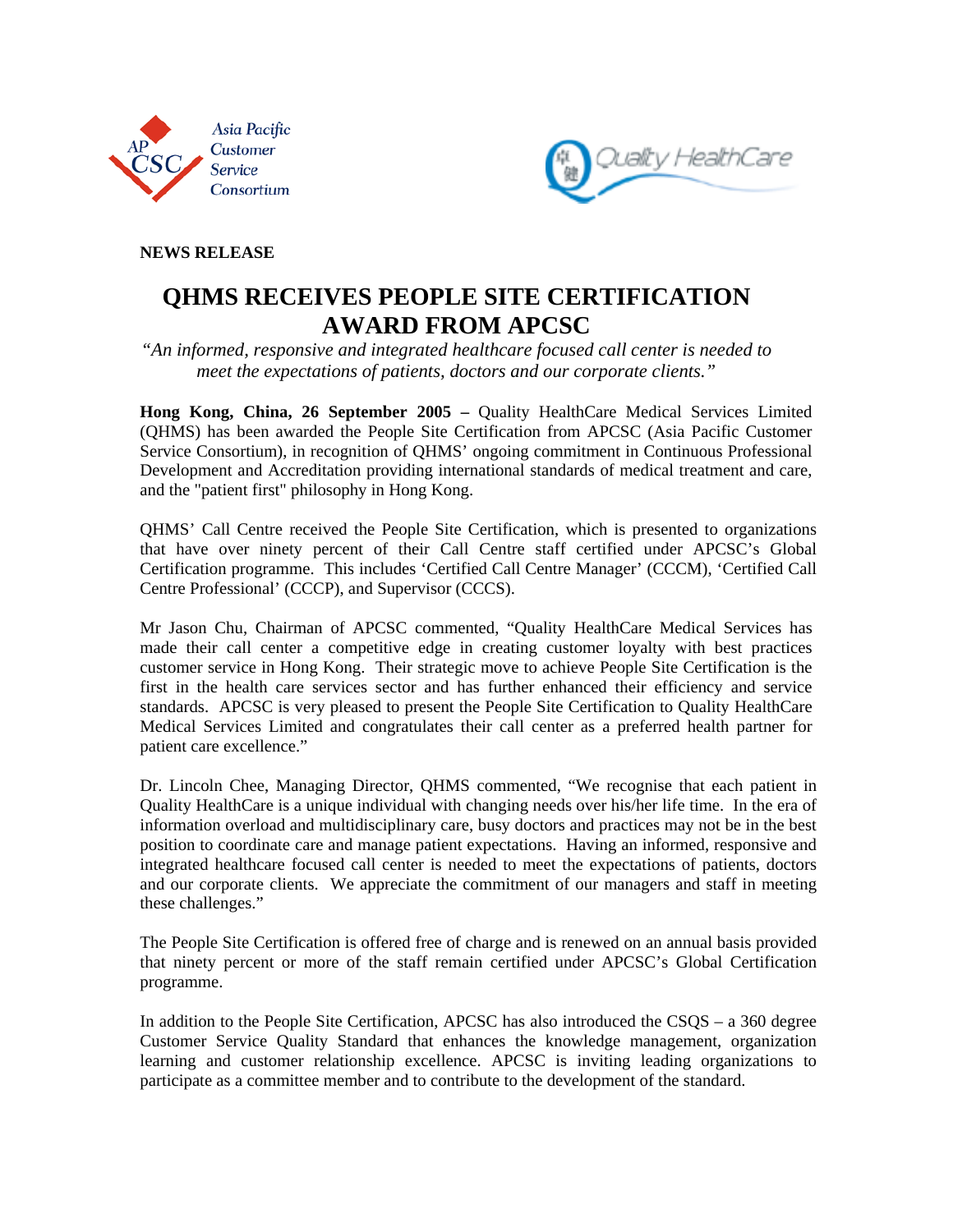The CSQS has been developed in conjunction with the Asia Pacific Customer Service Consortium (APCSC) and in collaboration with researchers at the University of Hong Kong (HKU) to assess the overall service quality, best practice compliance and performance of the customer service operation. It is the highest certification that is awarded to call centres and customer service organizations that excel in people excellence in customer relationship.

For Global Certification Program, People Site Certification, CSQS or press enquiries/interviews, please contact Ms. Stella Lau at +852 2174 1428. Press releases are also available by email, kindly send requests to: stella.lau@apcsc.com

## **About Asia Pacific Customer Service Consortium (www.apcsc.com)**

APCSC is founded with the belief of that "*Excellent Customer Relationship is the only way to Sharpen your Competitive Edge!*" The goal of the Consortium is to promote service quality and customer relationship excellence in international cities across the Asia Pacific Region and to recognize and reward companies, business units, teams and individuals that have contributed to the success of both their customers and the organizations that they serve. APCSC jointly offers the most recognized global certifications for Call Centre, Help Desk and Customer Service Management with global education partners and international membership organizations to set worldwide standards.

## **About Quality HealthCare Medical Services Limited (www.qhms.com)**

Quality HealthCare Asia Limited is a physician led provider group offering an integrated range of healthcare services including facilities management, third party plan administration and paramedical support. The Group provides care for our private and corporate contract patients through a network of more than 560 Western and Chinese medical centres, and 44 dental and physiotherapy centres. In 2004, our network recorded more than 1.9 million healthcare visits. We operate eight elderly care homes and Hong Kong's longest-established international nursing service. One of our medical practices has been serving Hong Kong people for over 135 years.

Quality HealthCare became the first healthcare provider listed on The Stock Exchange of Hong Kong Limited (HKSE ticker 593) in 1998. The Group's healthcare turnover in 2004 exceeded \$780 million.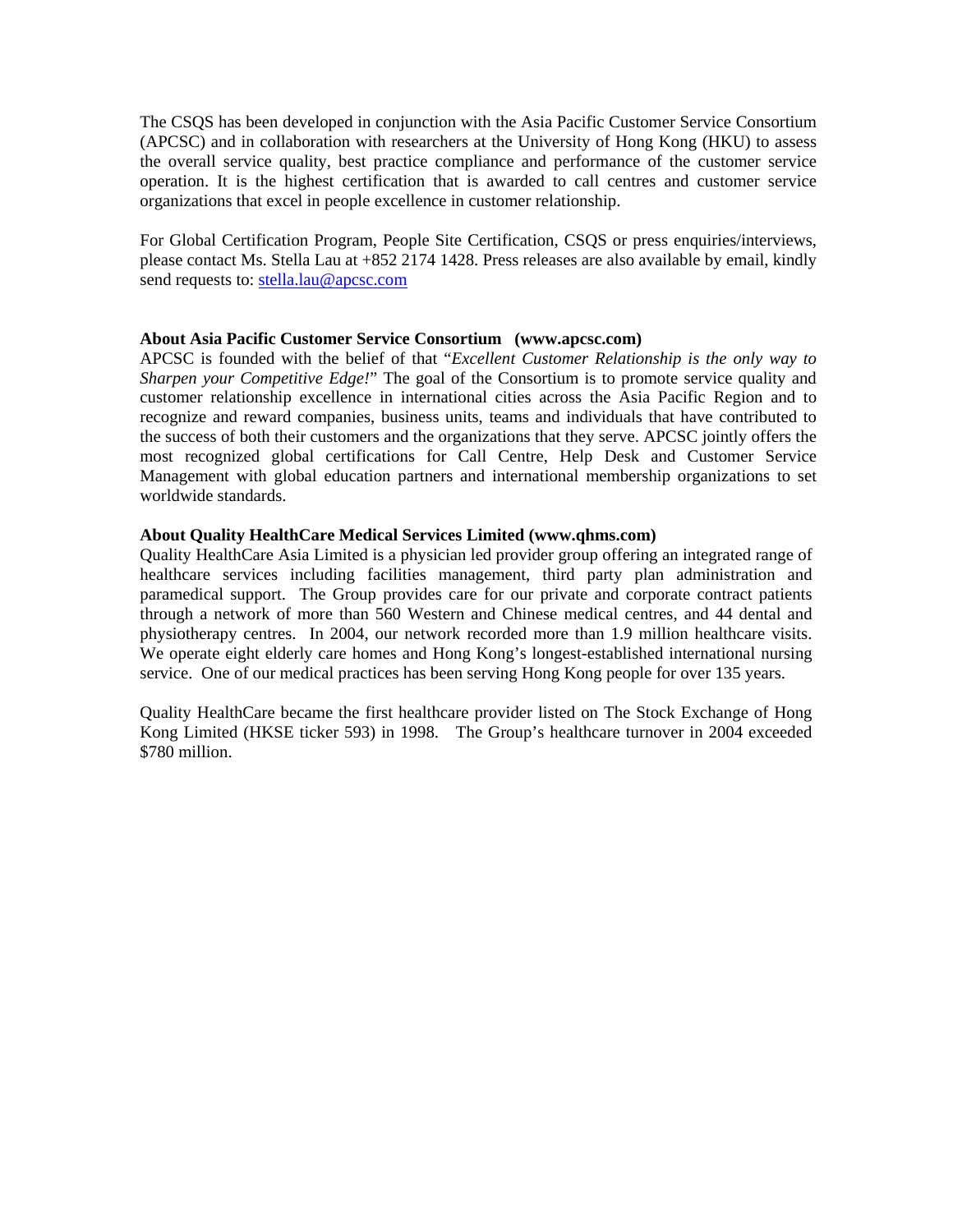



新聞稿

# 卓健醫療服務有限公司榮獲亞太顧客服務協會頒發「優質客 服專員中心證書」

「一個具資料性、高效率及對各項醫療服務十分熟識的客戶服務中心來達到顧客、醫生和 公司客戶的期望。」

中國 香港,2005年9月26日 – 卓健醫療服務有限公司榮獲亞太顧客服務協會頒發「優質客 服專員中心證書」,以表揚卓健醫療在香港不斷致力於持續專業發展與認證、提供國際標 準醫療服務,及奉行『病人為本』的顧客服務理念。

卓健醫療服務有限公司的客戶服務中心獲頒發優質客服專員中心證書。獲頒發的機構必須 有九成以上的客戶服務中心的職員達到亞太顧客服務協會全球性認可培訓證書課程的認証 標準,其中包括客服中心資深經理人員證書 (CCCM)、客服中心資深專員證書 (CCCP)及客 服中心中層經理證書 (CCCS)。

亞太顧客服務協會主席朱剛岑先生表示:「卓健醫療成功提升客戶服務中心,以優質的客 戶服務模式贏取客戶的信心,這更成為卓健醫療的優勢所在。卓健是在醫療服務界中首間 獲得優質客服專員中心證書的公司,這策略使卓健更進一步提高其服務效率及水準。亞太 顧客服務協會很高興將優質客服專員中心證書頒發給卓健醫療服務有限公司,並衷心祝賀 卓健之客戶服務中心,成功地爲病人提供優質的服務,令其成爲客戶首選的醫療伙伴。」

卓健醫療服務有限公司董事總經理徐旺仁醫生表示:「我們認為每一個卓健醫療的顧客都 是獨一無二的,而且在不同的時段會有不同的需要。在這資訊發達、著重跨界別醫療護理 的時代,忙碌的工作和繁忙的業務使醫生及診所未必能處理並滿足病人各方面的要求及期 望。因此,我們需要擁有一個具資料性、高效率及對各項醫療服務十分熟識的客戶服務中 心來達到顧客、醫生和公司客戶的期望。我們非常感謝我們的管理人員和員工對這些挑戰 所作出的貢獻。」

優質客服專員中心證書是免費頒發,有效期為一年。只要機構內的顧客服務及熱線中心維 持有九成以上職員達到亞太顧客服務協會全球性認可培訓證書課程的認証標準,便可每年 更新優質客服專員中心證書。

除了優質客服專員中心證書,亞太顧客服務協會亦推出了一個全面性的優質顧客服務標準 (CSQS),目的在於增強公司知識管理、組織學習與及顧客關係 。亞太顧客服務協會誠意邀 請各個具領導地位的機構參與並成為委員會成員,推動優質顧客服務標準的發展。